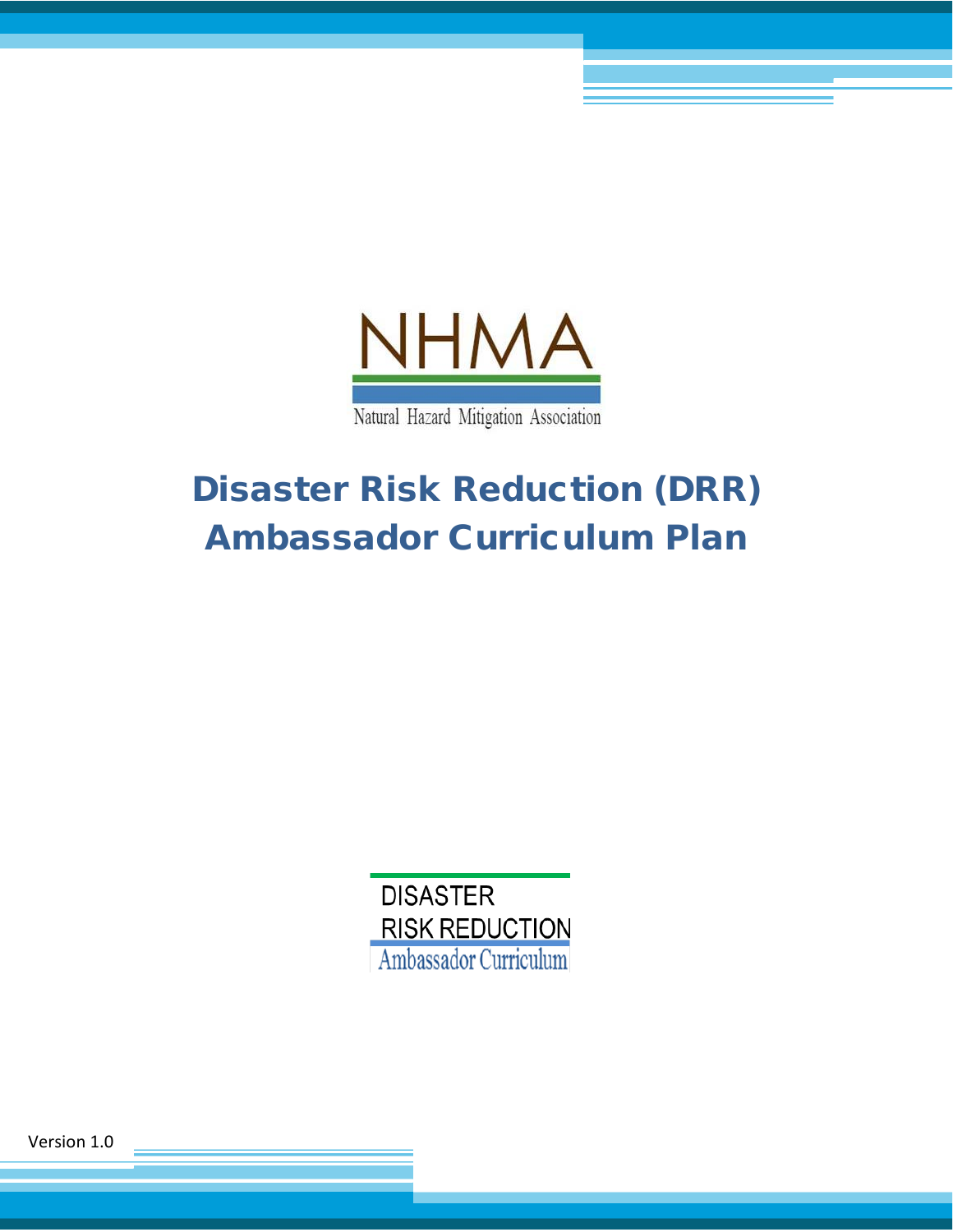# **TABLE OF CONTENTS**

|                                                                                         | Page |
|-----------------------------------------------------------------------------------------|------|
|                                                                                         |      |
|                                                                                         |      |
|                                                                                         |      |
|                                                                                         |      |
|                                                                                         |      |
|                                                                                         |      |
|                                                                                         |      |
|                                                                                         |      |
|                                                                                         |      |
|                                                                                         |      |
| III. Realizable, Practical, and Affordable Approaches to Implementing the Disaster Risk |      |
|                                                                                         |      |
|                                                                                         |      |
|                                                                                         |      |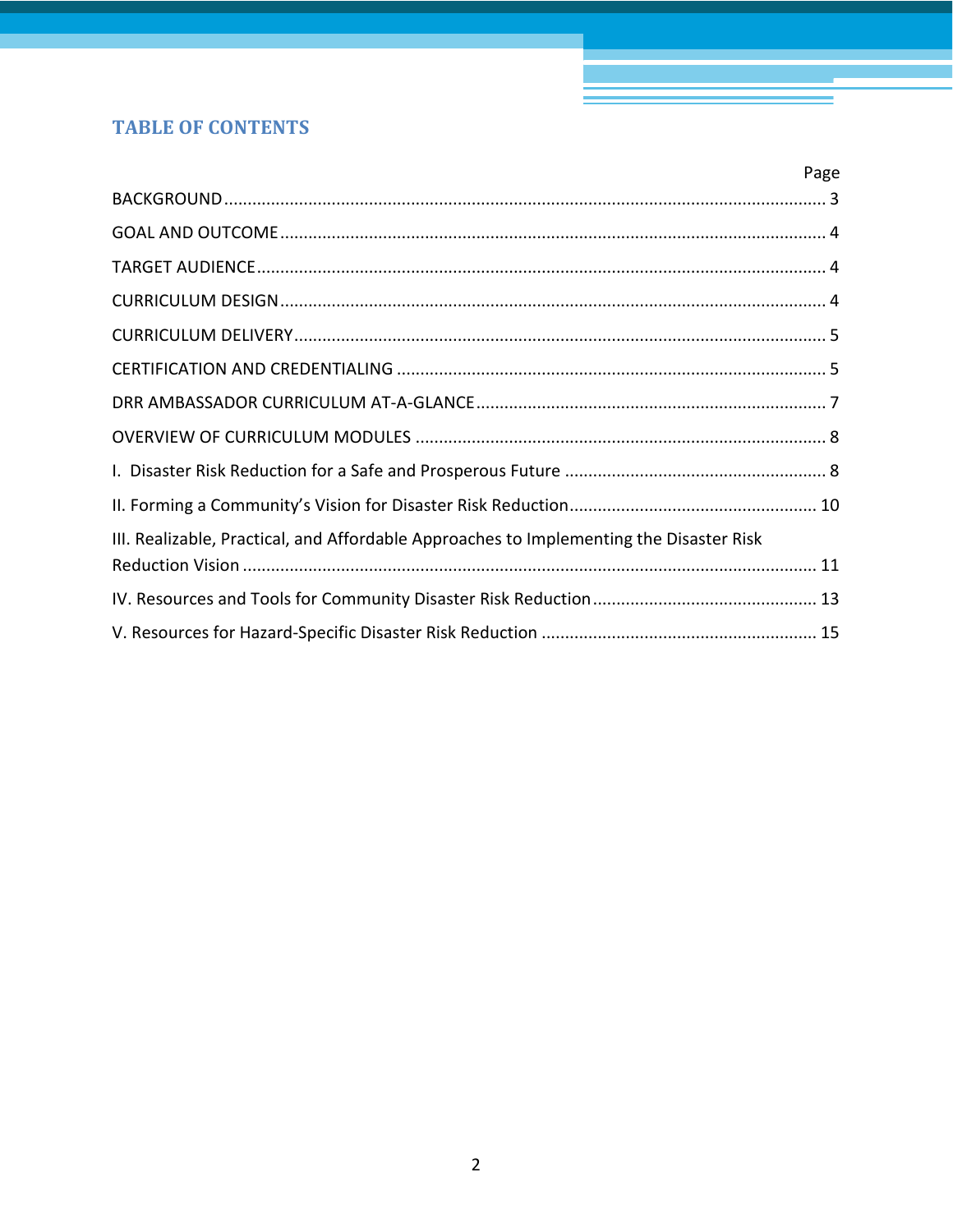#### <span id="page-2-0"></span>**BACKGROUND**

The Natural Hazard Mitigation Association (NHMA) is a national organization of practitioners committed to natural hazard disaster risk reduction (DRR) in the context of climate adaptation and mitigation. NHMA members are dedicated to helping our nation achieve the goal of reducing the devastating costs and impacts of natural hazards. Such a reduction improves public safety and health as well as community well-being, while reducing government expenditures, human misery, and environmental harm. NHMA emphasizes the whole community approach to addressing natural hazard mitigation, and places a special emphasis on protecting underrepresented populations from disaster damage.

The NHMA membership has determined they can best leverage their limited resources by building a peer-to-peer network designed to encourage and promote local efforts to build a safer, more resilient future for the nation; this initiative is called the Resilient Neighbors Network (RNN). RNN leaders and others in the NHMA leadership have also recognized the need for information, knowledge of best practices, and analytic tools to enable better-informed decisions about the many facets of DRR.

With support from its membership and a Federal Emergency Management Agency (FEMA) Cooperating Technical Partners Grant, NHMA initiated a development and review process consistent with the Department of Homeland Security (DHS) Preparedness Directorate's Office of Grants and Training Course Development Specifications. The methodology and results are described in the Final Report for FEMA CTP 2014-15 Task 3 NHMA Ambassador Curriculum. Approximately 50 interviews were undertaken with RNN leaders, NHMA Board and Advisory Committee members, and other experts to identify needs and opportunities for curriculum content. NHMA then performed a wide-ranging review of other organizations' resources, webinars, and training already available to communities in support of risk reduction programs, to avoid redundancy of effort. The result indicated that the NHMA DRR Ambassador Curriculum could provide effective and meaningful information, resources, and training to community staff and volunteer and stakeholder groups, essential to the vision of whole community engagement in DRR and community resilience.

In 2016, under a 2015-2016 CTP Grant, NHMA's Project Management Team inventoried its existing educational material to determine which of the essential topics were already developed, and identified the gaps that would require new design and development. They hired a contractor, Wightman & Associates, LLC, in September of 2016, to advance the development of the existing curriculum, and to assist the volunteer authors to develop modules consistent with the NHMA's intent, delivery methods, and standards. A pilot delivery of nine of the DRR-A modules was conducted on April 17-18, 2017, in Harrisburg, Pennsylvania, co-sponsored by NHMA and the Pennsylvania Emergency Management Agency.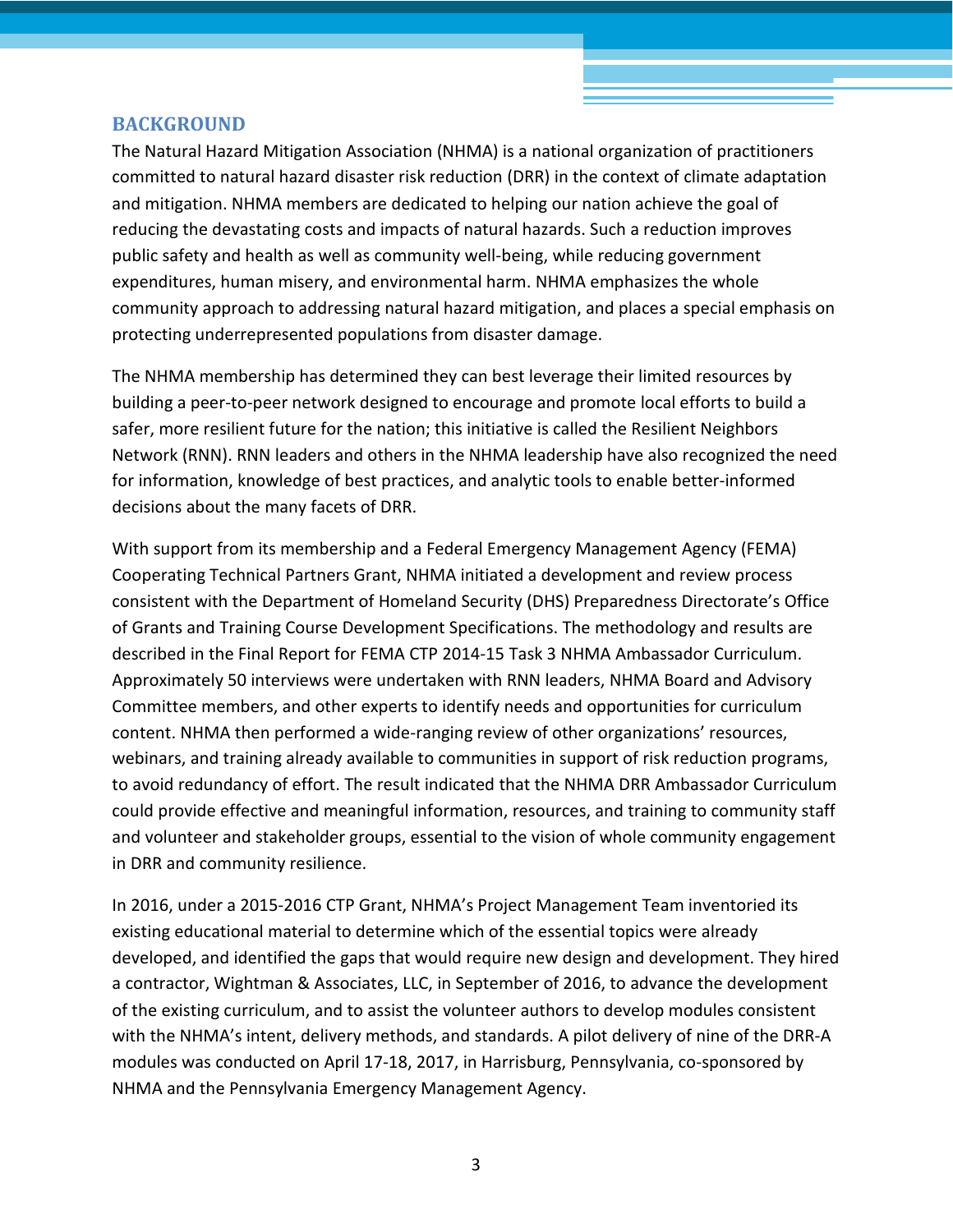# <span id="page-3-0"></span>**GOAL AND OUTCOME**

The goal of the DRR Ambassador Curriculum is to facilitate the DRR efforts of community representatives by:

- 1) Engaging in discussion of how disasters can be reduced through local action
- 2) Having exposure to other local leaders and technical experts to enable the development of cross functional solutions
- 3) Acquiring the best-available information, knowledge of best practices, and analytic tools to enable better-informed decisions before, during, and after disasters

Individuals who have completed the DRR Ambassador Curriculum will have greater knowledge and improved tools, and be better able to advocate for and support effective DRR in their local communities.

# <span id="page-3-1"></span>**TARGET AUDIENCE**

The audience for this curriculum includes local community staff, and volunteer and stakeholder groups engaged in efforts to achieve natural hazard DRR and to enhance community resilience.

# <span id="page-3-2"></span>**CURRICULUM DESIGN**

The DRR Ambassador Curriculum is designed:

- With a multi-hazard approach that encourages shared management strategies and unified responses in DRR plans and action
- To build a strong legal, ethical, and equitable basis for safe and effective development, redevelopment, and adaptation
- To be custom-tailored and updated for local needs to facilitate community progress
- As an initial set of self-study and training media that can be extended as new topic options are identified and developed

The Curriculum consists of a series of stand-alone modules, each approximately 1-2 hours in duration; they may be completed consecutively, or as needed and available. There are no prerequisites but recommendations for completing related modules may be offered. Each module:

- Consists of PowerPoint slides, a Facilitator Guide, and a Participant Guide
- Cites key references, typically two to three citations for each module
- Includes a set of study questions intended for assessment of achievement of learning objectives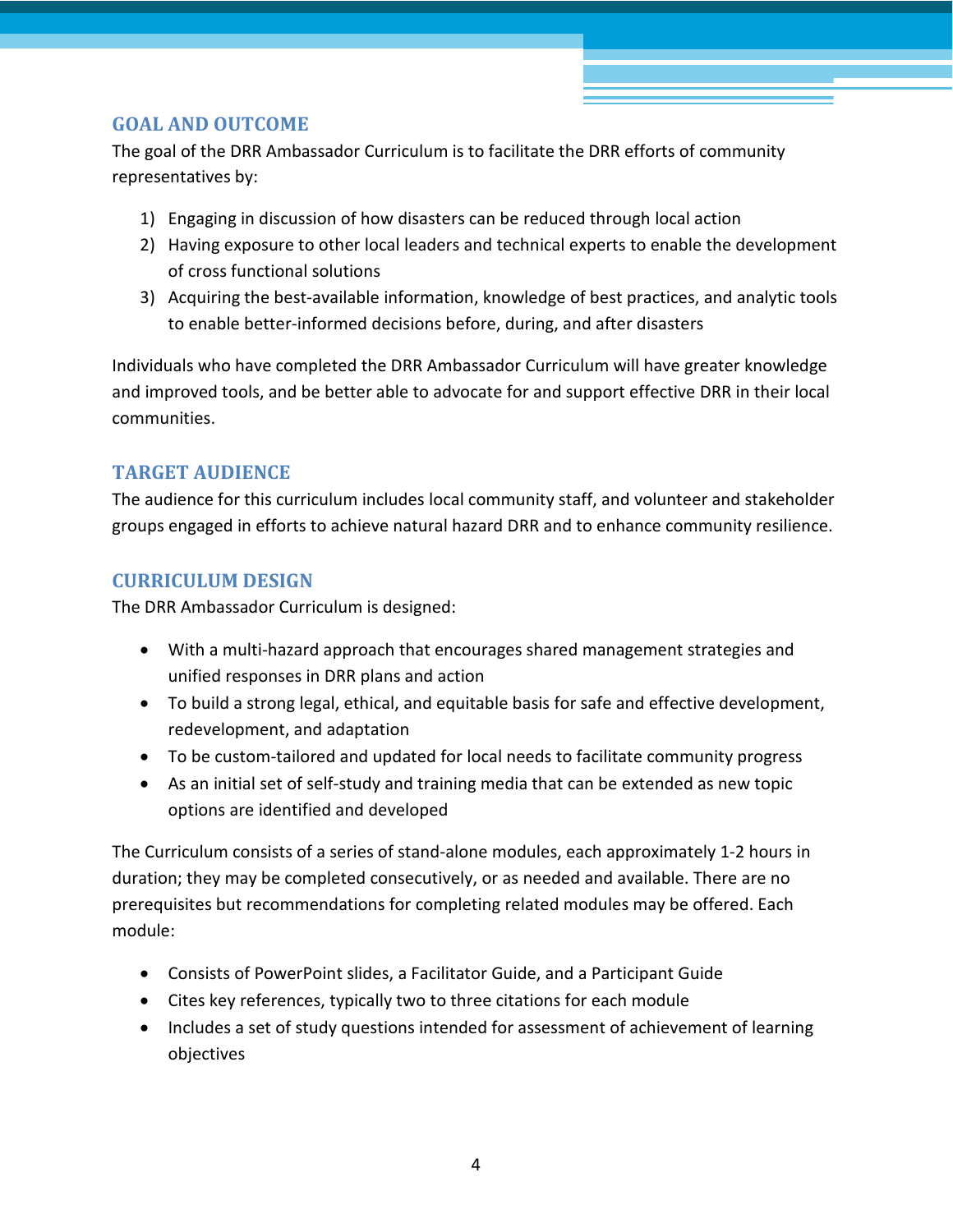The Curriculum is organized into five parts:

- I. Disaster Risk Reduction for a Safe and Prosperous Future
- II. Forming a Community's Vision for Disaster Risk Reduction
- III. Realizable, Practical, and Affordable Approaches to Implementing the Disaster Risk Reduction Vision
- IV. Resources and Tools for Community Disaster Risk Reduction
- V. Resources for Hazard-Specific Disaster Risk Reduction

# <span id="page-4-0"></span>**CURRICULUM DELIVERY**

The DRR Ambassador Curriculum modules can be delivered:

- Via webinars presented by NHMA or partner organizations
- In a classroom training environment
- Through a combination of webinar and classroom training
- In materials downloadable from the NHMA website for self-study or reference

# <span id="page-4-1"></span>**CERTIFICATION AND CREDENTIALING**

# **NHMA DRR-A Curriculum Certificates**

Due to the modularized nature of the DRR-A Curriculum, there are multiple options available for the target audience (community leaders and stakeholders who wish to achieve disaster risk reduction in their communities) to meet their needs and to be recognized for their achievement.

- 1. "DRR Ambassador" Certificate for Completion of the Full DRR-A Curriculum
	- Requires completion of all 24 modules planned for the curriculum, and demonstrated achievement of learning objectives through a consistent testing procedure, leading to a DRR-A certificate issued by NHMA.
	- Modules can be completed in either multiple single offerings or as a "package" program.
	- Testing procedure will consist of pre- and post-tests administered directly at in-person offerings of the curriculum modules. A system for electronic submission and grading of tests will have to be developed to support participants who complete the modules remotely.
- 2. Certificate(s) of Successful Completion of Selected DRR-A Curriculum Modules
	- Entails completion of one or more modules without intent to complete the credential requirements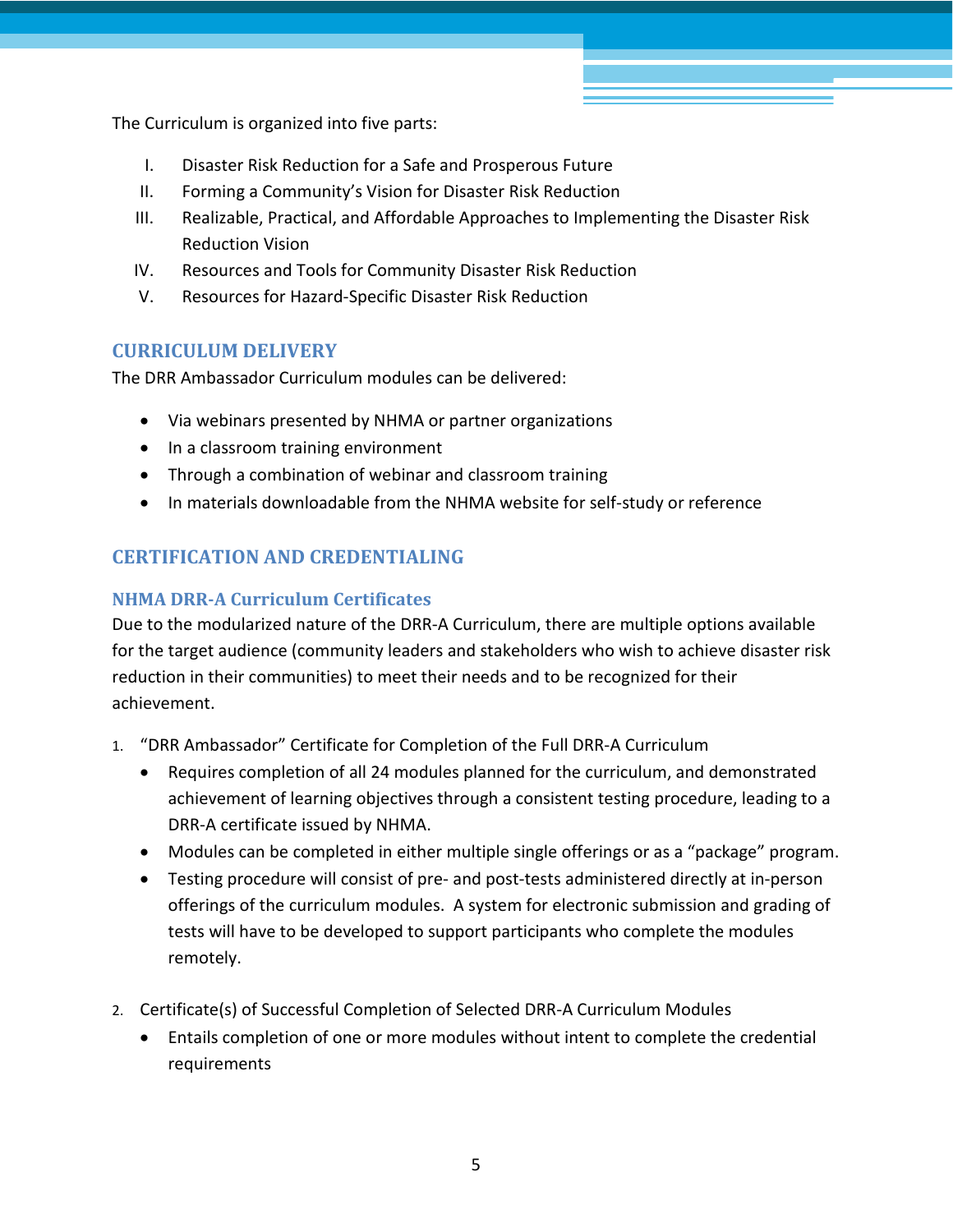- Requires demonstrated achievement of learning objectives through testing as described above
- Separate certificate(s) of completion are given for each module
- 3. "Tailored" DRR-A Modules
	- Refers to participation in a face-to-face DRR-A module presentation or a webinar delivery of one or more DRR-A module(s), tailored to meet specific needs or interests of the audience (e.g., with a geographic or hazard-specific focus).
	- Tailored modules may or may not count toward the credential; revised materials will be submitted for review by the NHMA Project Management Team (PMT) or other NHMA DRR-A training authority.

## **Partners for Advancing NHMA's DRR-A Curriculum**

NHMA already has relationships with several professional organizations that allow members to apply NHMA training toward maintenance of professional certifications. NHMA has begun the process of introducing the DRR-A Curriculum modules to those organizations to ensure the new modules are similarly recognized. As the DRR Ambassador Curriculum modules are completed, NHMA will continue to seek CE credit pre-approval and/or partnering with organizations such as:

- American Bar Association (ABA)
- American Planning Association (APA)
- American Society of Adaptation Planners (ASAP)
- Association of State Floodplain Managers (ASFPM)
- International Association of Emergency Managers
- International Network of Women in Emergency Management
- International Public Safety Association (IPSA)
- National Association of Counties

The long term goal is for NHMA or a partner organization to offer a DRR Ambassador credential. This will require, at a minimum, completion of all of the modules and demonstrated mastery of all learning objectives through a secure and consistent testing procedure.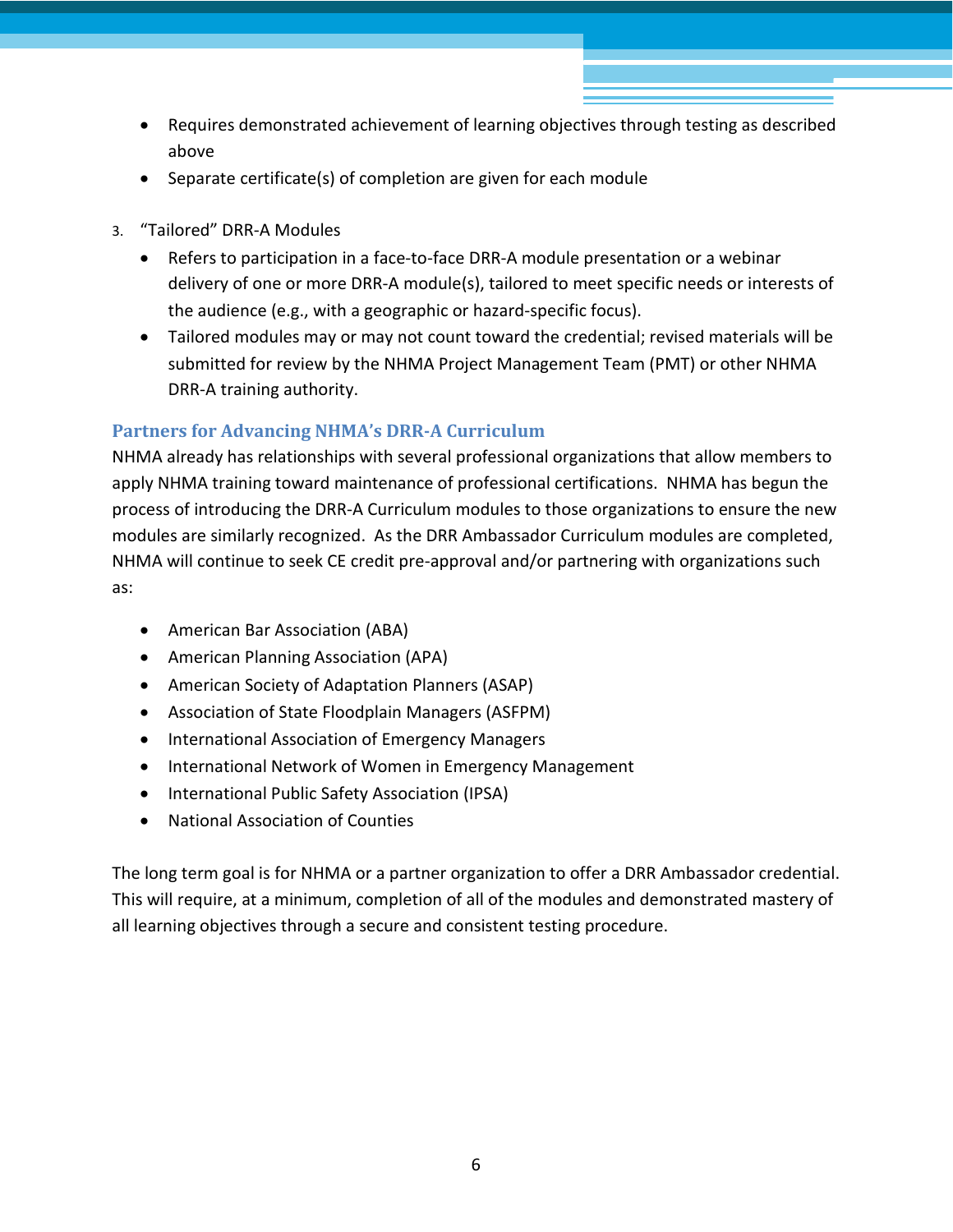# <span id="page-6-0"></span>**DRR AMBASSADOR CURRICULUM AT-A-GLANCE**

| I. Disaster Risk Reduction for a Safe and Prosperous Future                                 |                                                                                       |  |
|---------------------------------------------------------------------------------------------|---------------------------------------------------------------------------------------|--|
| $\mathbf{1}$                                                                                | Introduction to the Natural Hazard Mitigation Association and Disaster Risk Reduction |  |
|                                                                                             | Ambassador Curriculum                                                                 |  |
| $\overline{2}$                                                                              | Introduction to Disaster Risk Reduction as a Foundation of Community Resilience       |  |
| 3                                                                                           | Leadership for Disaster Risk Reduction                                                |  |
| 4                                                                                           | <b>Community Disaster Risk Reduction and Adaptation</b>                               |  |
| 5                                                                                           | Approaching the Challenge of Disaster Risk Reduction: NIST Community Resilience Guide |  |
| II. Forming a Community's Vision for Disaster Risk Reduction                                |                                                                                       |  |
| 6                                                                                           | Risk Assessment through Storytelling: An Asset-Based Approach                         |  |
| 7                                                                                           | Achieving Community Buy-in for Disaster Risk Reduction: Win-Win Approaches            |  |
| 8                                                                                           | Leveraging Resources to Improve Disaster Risk Reduction                               |  |
| III. Realizable, Practical, and Affordable Approaches for Moving from a Vision for Disaster |                                                                                       |  |
| <b>Risk Reduction to a Strategy</b>                                                         |                                                                                       |  |
| 9                                                                                           | Selecting and Implementing a Strategy for Addressing Community Disaster Risk Problems |  |
| 10                                                                                          | Integrating Hazard Mitigation into Local Planning                                     |  |
| 11                                                                                          | Beyond Codes and Low-Impact Development                                               |  |
| 12                                                                                          | Creating the Plan: A Sustainable Floodplain Management Process Model                  |  |
| IV. Resources and Tools for Implementing a Community's Disaster Risk Reduction Strategy     |                                                                                       |  |
| 13                                                                                          | Climate and Weather Tools and Trends                                                  |  |
| 14                                                                                          | <b>Risk Assessment Basics</b>                                                         |  |
| 15                                                                                          | Legal and Policy Opportunities for Disaster Risk Reduction                            |  |
| 16                                                                                          | Linking Catastrophe Insurance to Disaster Risk Reduction                              |  |
| V. Resources for Hazard-Specific Disaster Risk Reduction                                    |                                                                                       |  |
| 17                                                                                          | Living with Water: Inland and Coastal Flooding                                        |  |
| 18                                                                                          | Design for Flood Resilience: Part I: Floodplain Management and Flood Resistant Design |  |
| 19                                                                                          | Design for Flood Resilience: Part II: Green Infrastructure / Low Impact Development   |  |
| 20                                                                                          | Overcoming Impediments to Flood Resilience: Paths Forward                             |  |
| 21                                                                                          | <b>Wildfire Mitigation</b>                                                            |  |
| 22                                                                                          | The Wildfire-Flood Connection                                                         |  |
| 23                                                                                          | Severe Thunderstorm/Tornado Safe Rooms                                                |  |
| 24                                                                                          | From Policy to Engineering: Earthquake Risks                                          |  |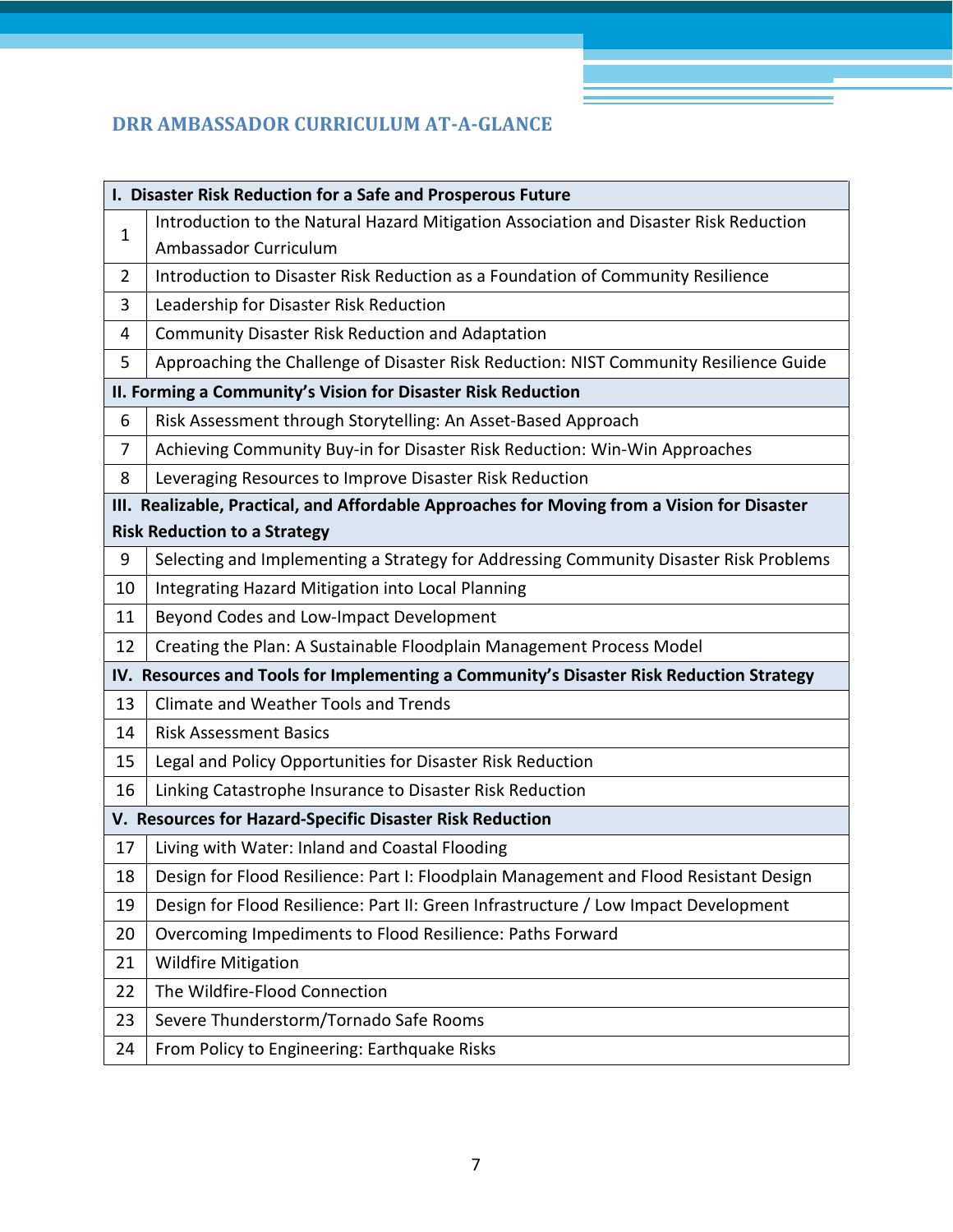# <span id="page-7-1"></span><span id="page-7-0"></span>**OVERVIEW OF CURRICULUM MODULES**

## **I. Disaster Risk Reduction for a Safe and Prosperous Future**

Part I of this curriculum describes and illustrates how communities with internal leadership, support from the NHMA Resilient Neighbors Network and DRR Ambassadors, and using a systematic approach, can achieve a safe, healthy, and prosperous future by reducing disaster risks.

**Module 1: Introduction to the Natural Hazard Mitigation Association and Disaster Risk Reduction Ambassador Curriculum**

#### *Author: Edward Thomas, Esq., President, NHMA*

This module defines disaster risk reduction and introduces the NHMA. It describes NHMA local initiatives that include; publications to assist communities to navigate the programs and resources for disaster risk reduction, the RNN, outreach to non-traditional DRR partners, and the DRR Ambassador Curriculum.

#### **Learning Objectives**

- 1. Name the local initiatives of the NHMA.
- 2. Describe the purpose of the DRR Ambassador Curriculum.

#### **Duration:** 0.50 hour

**Module 2: Introduction to Disaster Risk Reduction as a Foundation of Community Resilience** 

*Authors: Edward Thomas, Esq., President, NHMA, and Erin Capps, JD, Vice President, NHMA and VP Operations, H2O Partners Inc.*

This module introduces the basic concepts of community resilience, mitigation, and adaptation from a whole community perspective. It provides a rationale for disaster risk reduction as a foundation of community resilience, introducing the concept of Four Circles of Resilience and Sustainability. Module 2 also discusses trends in damages, liability, and costs of natural disasters. It includes suggested solutions, publications that promote resilience and disaster risk reduction, and important considerations for plotting a path forward toward a resilient future.

#### **Learning Objectives**

- 1. Define community resilience and disaster risk reduction.
- 2. Define mitigation and climate adaptation from a community perspective.
- 3. Explain the role of disaster risk reduction as a foundation of community resilience.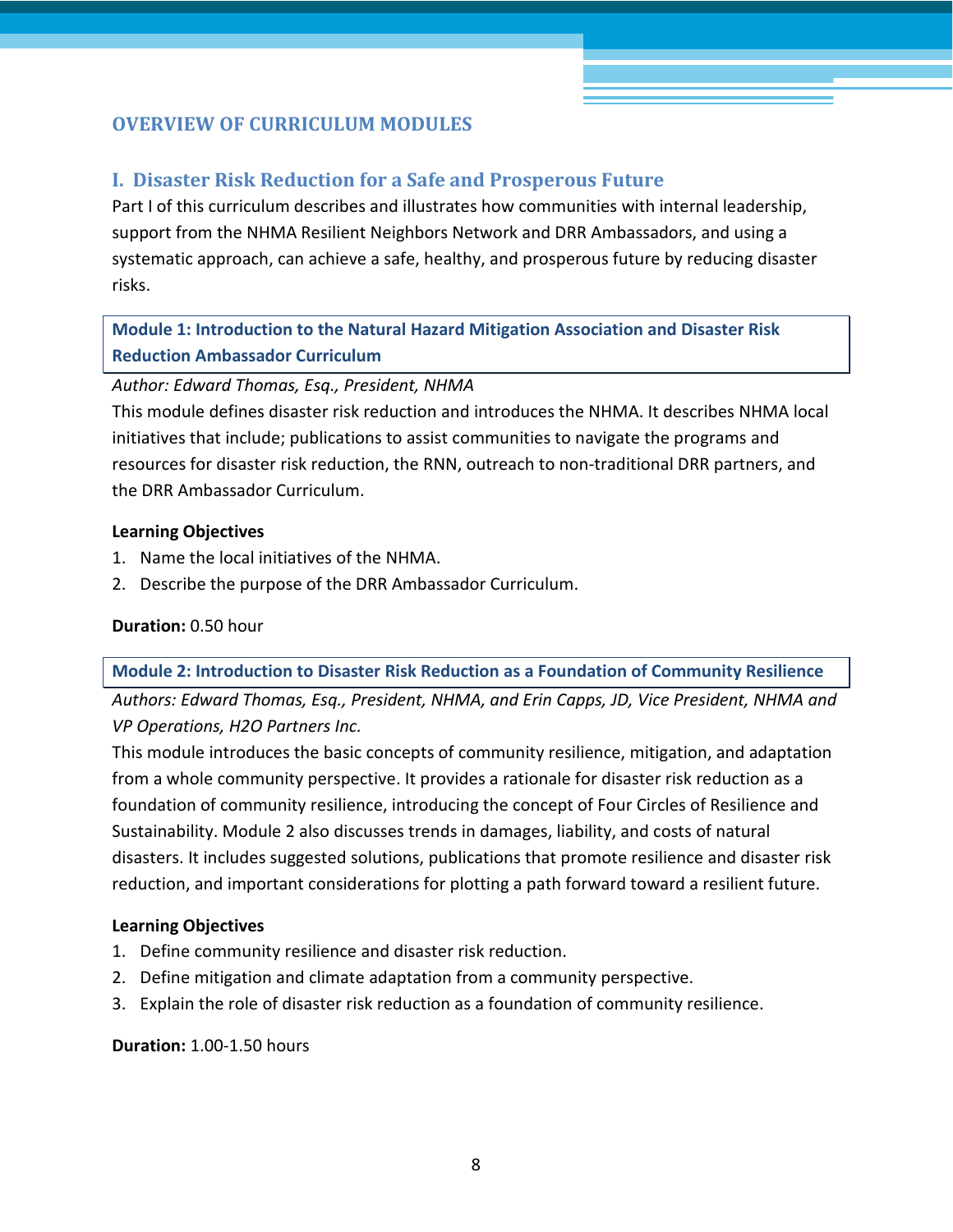#### **Module 3: Leadership for Disaster Risk Reduction**

#### [TO BE DEVELOPED]

This module will discuss the role of leaders/champions for DRR in the community; how to be effective change agents for DRR, leadership challenges, and best leadership practices to address them.

#### **Module 4: Community Disaster Risk Reduction and Adaptation**

*Authors: Rebecca Joyce, Community Program Manager, Central Shenandoah Planning District Commission; Barbara Miller, CEM, CFM, Director Jefferson County Homeland Security and Emergency Management; Timothy J. Trautman, P.E., CFM, Program Manager, Engineering & Mitigation Program, Charlotte-Mecklenburg Storm Water Services*

This module discusses the concepts of whole community and climate adaptation. It provides a lens into what various communitites, with unique hazards and challenges, have undertaken in order to achieve disaster risk reduction. It includes lessons learned from the RNN and the Rockefeller Foundation's 100 Resilient Cities Challenge in three different regions of the United States. The module also describes how each of the communities in these examples faces unique hazards and their own physical, social, and economic challenges, but share the common goal of reducing risk and vulnerability to become more disaster-resilient.

#### **Learning Objectives**

- 1. Describe the trends changing the make-up of U.S. communities.
- 2. Identify themes of the whole community approach.
- 3. Recall mitigation types and provide hazard-specific examples.
- 4. Recognize lessons learned from RNN community success stories.

#### **Duration:** 1.00-1.50 hours

**Module 5: Approaching the Challenge of Disaster Risk Reduction: NIST Community Resilience Guide**

*Author: Steve Cauffman, Research Engineer, Community Resilience Group, National Institute of Standards and Technology (NIST)*

Given the unique circumstances under which community leaders pursue DRR and resilience, a systematic approach is useful. This module introduces the 2015 NIST *Community Resilience Planning Guide for Buildings and Infrastructure Systems*, which provides a practical and flexible overall approach for setting priorities and allocating resources to manage risks for various hazards.

#### **Learning Objectives**

1. Define resilience in the context of an entire community.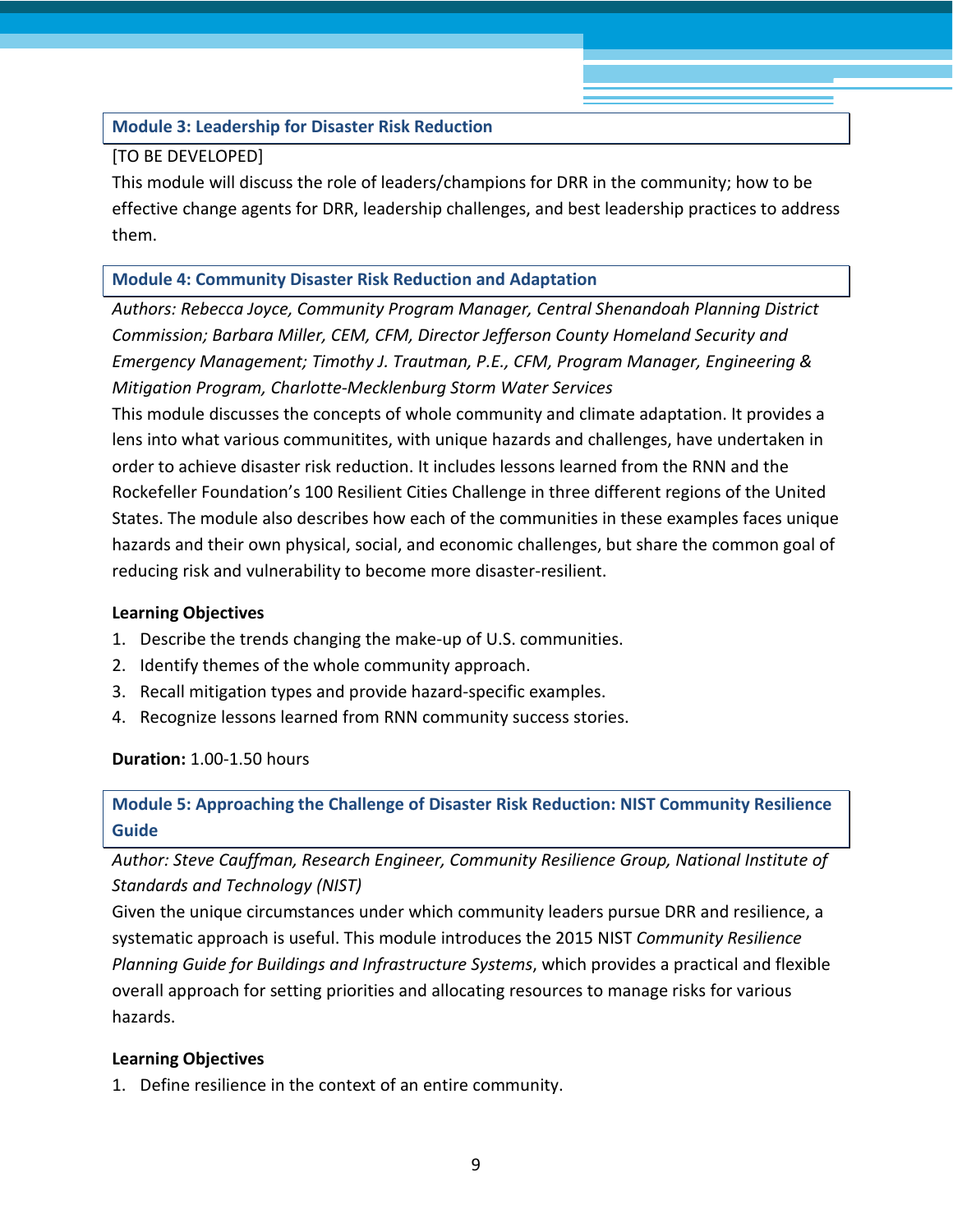- 2. Identify the six planning steps described in the NIST *Community Resilience Planning Guide for Buildings and Infrastructure Systems.*
- 3. State the purpose of the NIST *Community Resilience Economic Decision Guide for Buildings and Infrastructure Systems.*

#### **Duration:** 1.00 hour

# <span id="page-9-0"></span>**II. Forming a Community's Vision for Disaster Risk Reduction**

These modules suggest and provide examples of strategies for developing and refining the community's DRR vision.

#### **Module 6: Risk Assessment through Storytelling: An Asset-Based Approach**

*Authors: Bob Freitag, CFM, University of Washington Institute for Hazards Mitigation Planning and Research, and William John Siembieda, Ph.D., AICP, Professor, California Polytechnic State University*

This module explores a risk assessment and identification approach that builds on a community's assets. This "assets-based approach" engages community stakeholders in a positive interactive experience; it encourages outcomes that embrace future visions and focus less on past conditions.

#### **Learning Objectives**

- 1. Describe the advantages (and limitations) of a risk assessment process that builds on community assets.
- 2. Distinguish between existing risk assessment tools such as HAZUS, that are vulnerabilitiesbased, and RiskMap, which build on community assets.
- 3. List the community assets to include in an asset-based risk approach within your organizations.
- 4. Use the asset-based approach checklist for initiating an asset-based risk assessment in your communities.

#### **Duration** 1.00-1.50 hours

#### **Module 7: Achieving Community Buy-in for Disaster Risk Reduction: Win-Win Approaches**

*Authors: Edward Thomas, Esq., President, NHMA and David Mallory, PE, CFM, Treasurer, NHMA* Developing a resilient society requires a new message that promotes a "win-win" approach to development practices based on sound economic, legal, and ethical principles, protection of the environment, and involvement of all stakeholder groups. This module describes the steps to craft and sell a local resilience program designed to create a safer future in an era of climate variability and change.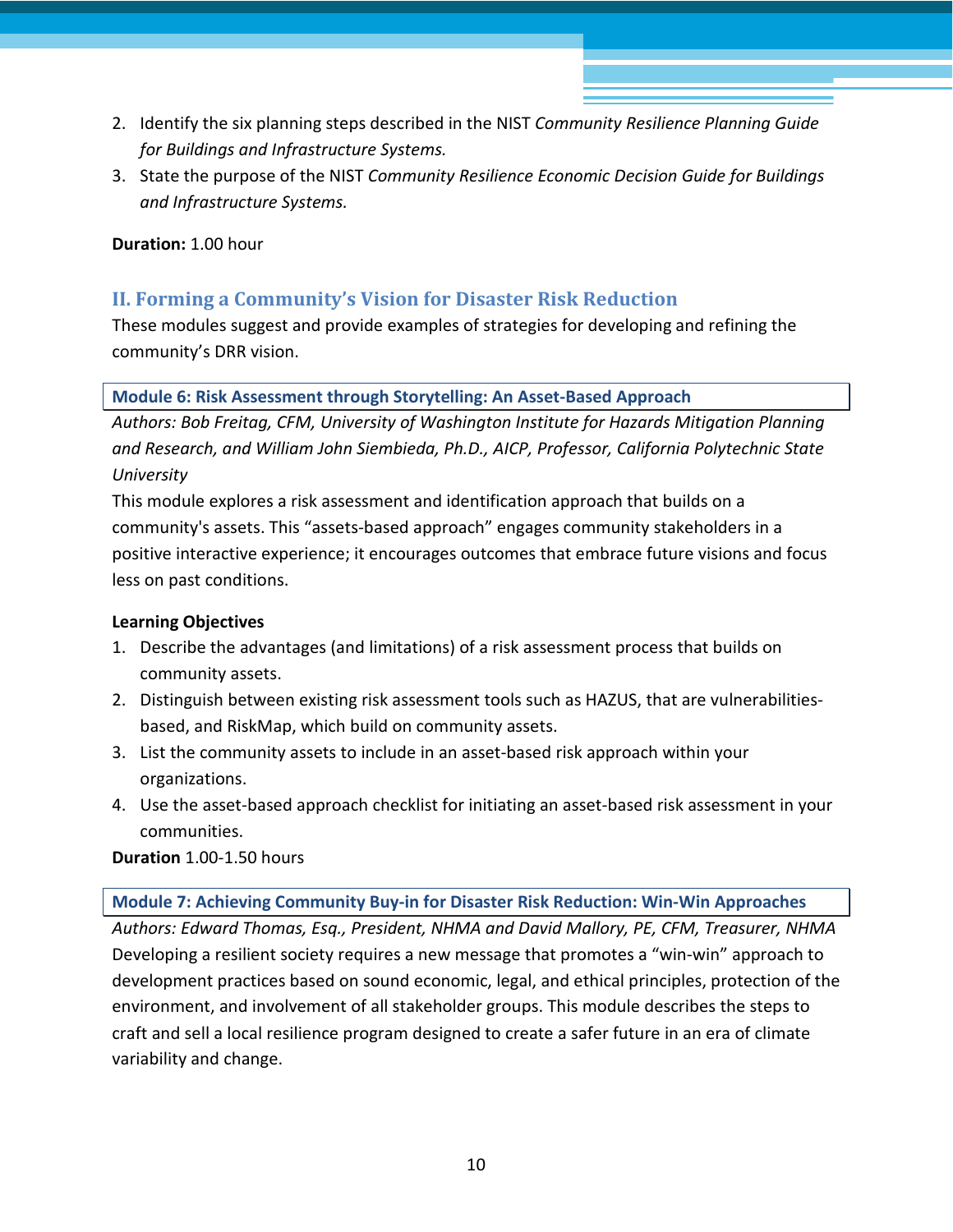#### **Learning Objectives**

- 1. List examples of harm prevention messages that would appeal to a variety of audiences.
- 2. Identify ways of "getting to yes" for safe development through principled negotiations.
- 3. Identify questions that help decide the best project choice to control floods or enhance water resources.
- 4. Identify ways to develop a well-thought-out, clear "no," to avoid adverse impacts.

#### **Duration:** 1.00-1.50 hours

#### **Module 8: Leveraging Resources to Improve Disaster Risk Reduction**

#### *Author: Edward Thomas, Esq., President, NHMA*

This module suggests a process, techniques, and strategies for cooperating and coordinating with multiple partners in a community's disaster resilient future. It presents a process to: envision a disaster resilient future that meets the needs of the community; develop a plan that includes taking action now to control development; obtain technical assistance and locate funding sources; continue to pursue resilience during recovery from a disaster, and learn from examples of successes achieved by a wide array of communities. NHMA's *Building Your Roadmap to a Disaster Resilient Future* is introduced as a reference for using this process.

#### **Learning Objectives**

- 1. Summarize the elements of a community's roadmap to a disaster resilient future.
- 2. Provide examples of resources to leverage for disaster risk reduction during normal times.
- 3. Describe how conditions, opportunities, and resources for disaster risk reduction change after a disaster.
- 4. Discuss options for leveraging resources in a hypothetical post-disaster community.

#### **Duration:** 1.50 hours

# <span id="page-10-0"></span>**III. Realizable, Practical, and Affordable Approaches to Implementing the Disaster Risk Reduction Vision**

Part III of the DRR Ambassador Curriculum introduces processes for developing a strategy for making the DRR vision a reality; hazard mitigation planning, code development, and resolving conflicts between development and risk reduction.

**Module 9: Selecting and Implementing a Strategy for Addressing Community Disaster Risk Problems** 

*Author: Tom Hughes, Vice President, NHMA and State Hazard Mitigation Officer, Pennsylvania Emergency Management Agency* 

Successful local mitigation efforts can happen at any time – not just after large disaster events. This module provides best practices for, and examples of, community hazard mitigation and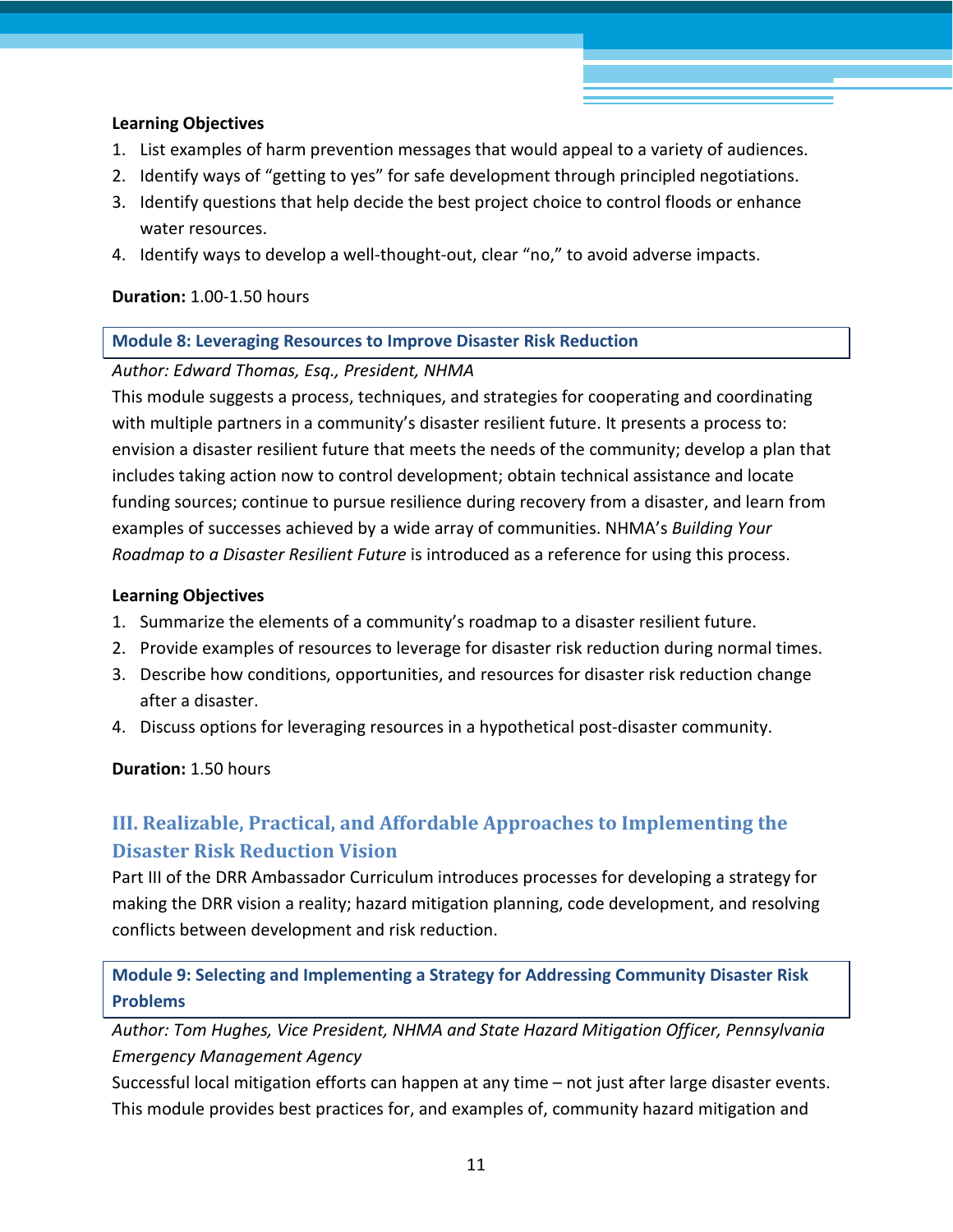development in situations where residents wanted action and their local government didn't know where to start.

#### **Learning Objectives**

- 1. Describe ways to pick optimal DRR strategies for your community
- 2. Describe ways to effectively present information that helps local leaders, planners, and community members visualize what resilience looks like
- 3. Provide examples of how DRR strategies were developed and implemented in real communities

**Duration:** 1.00-1.50 hours

#### **Module 10: Integrating Hazard Mitigation into Local Planning**

*Authors: Lawrence Frank, MRP, CFM, Resilience Program Manager, Atkins North America, and Shannon Burke, urban planning professional, Secretary, NHMA*

This module briefly reviews and provides resources for the local mitigation planning process. It discusses the benefits and provides guidance and references for integrating hazard mitigation planning into the local community's entire network of plans.

#### **Learning Objectives**

- 1. List references for FEMA hazard mitigation plan requirements.
- 2. Describe the concept of a safe growth audit and how it can be applied in the local community.
- 3. Describe ways to integrate hazard mitigation throughout the community's planning process.
- 4. List common barriers to integration of hazard mitigation in the planning process.

**Duration:** 1.00-1.50 hours

**Module 11: Beyond Codes and Low-Impact Development**

[TO BE DEVELOPED FY17]

Strong building and zoning codes and mitigation best practices are needed to achieve disaster risk reduction in building and community planning. The process of code development and the relationship between FEMA guidance and local building codes and zoning practices is reviewed in this module.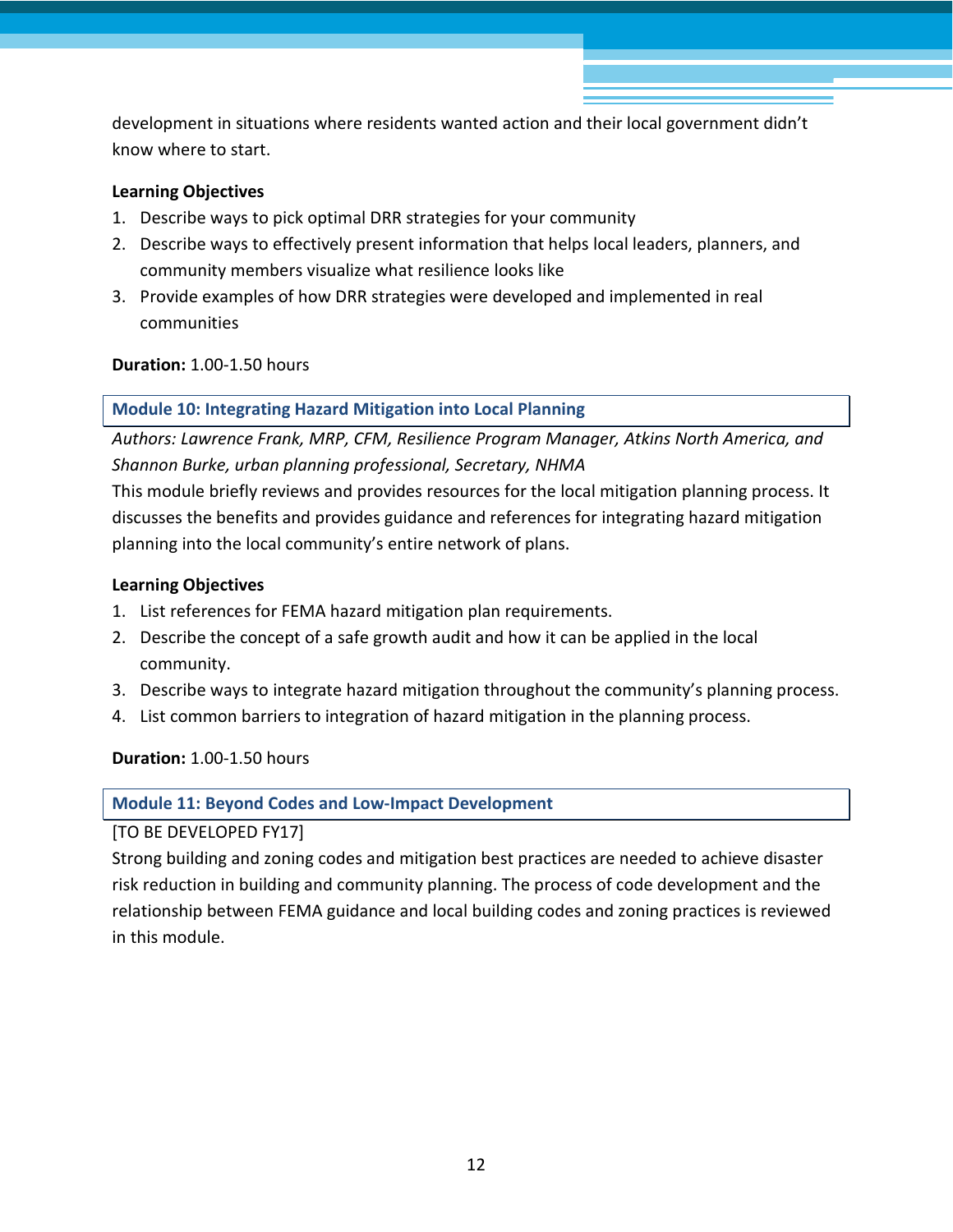### **Module 12: Creating the Plan: A Sustainable Floodplain Management Process Model**

*Author: Timothy J. Trautman, P.E., CFM, Program Manager, Engineering & Mitigation Program, Charlotte-Mecklenburg Storm Water Services*

The Charlotte-Mecklenburg Storm Water Services (CMSWS) pioneered the "Future Conditions" approach to floodplain management, to resolve the conflict between the increased risk of flooding and the development and construction demands of a growing community. The module describes challenges and successes in achieving results.

#### **Learning Objectives**

- 1. Describe the decision model behind floodplain management.
- 2. Explain the future conditions approach to floodplain mapping.
- 3. Explain the strategic planning approach to flood mitigation.

**Duration:** 1.00-1.50 hours

## <span id="page-12-0"></span>**IV. Resources and Tools for Community Disaster Risk Reduction**

Part IV of the curriculum includes modules devoted to enabling DRR stakeholders to implement their DRR strategy effectively through the use of science, data, the law, and other relevant resources.

#### **Module 13: Climate and Weather Tools and Trends**

[TO BE DEVELOPED FY17]

Climate and weather tools and trends define the challenges, needs, and opportunities for disaster risk reduction, no matter what the cause or consequences. This module addresses ways to mitigate and adapt to extreme weather impacts and risks.

#### **Module 14: Risk Assessment Basics**

*Author: Steve Pardue, Antares Planning Group, LLC*

Risk assessment is assisted by new decision tools and shared community assessments that help prioritize costs and benefits of DRR plans and actionable projects. This module introduces the basic concepts of risk assessment in an uncertain or changing climate. It provides resources that drill deeper into the topic.

#### **Learning Objectives**

- 1. Explain why risk assessment is an essential element in disaster risk reduction decisionmaking processes.
- 2. Identify the categories of risk.
- 3. Define risk in terms of probability, vulnerability, and value.
- 4. Explain the role of benefit-cost analysis (BCA) in risk assessment.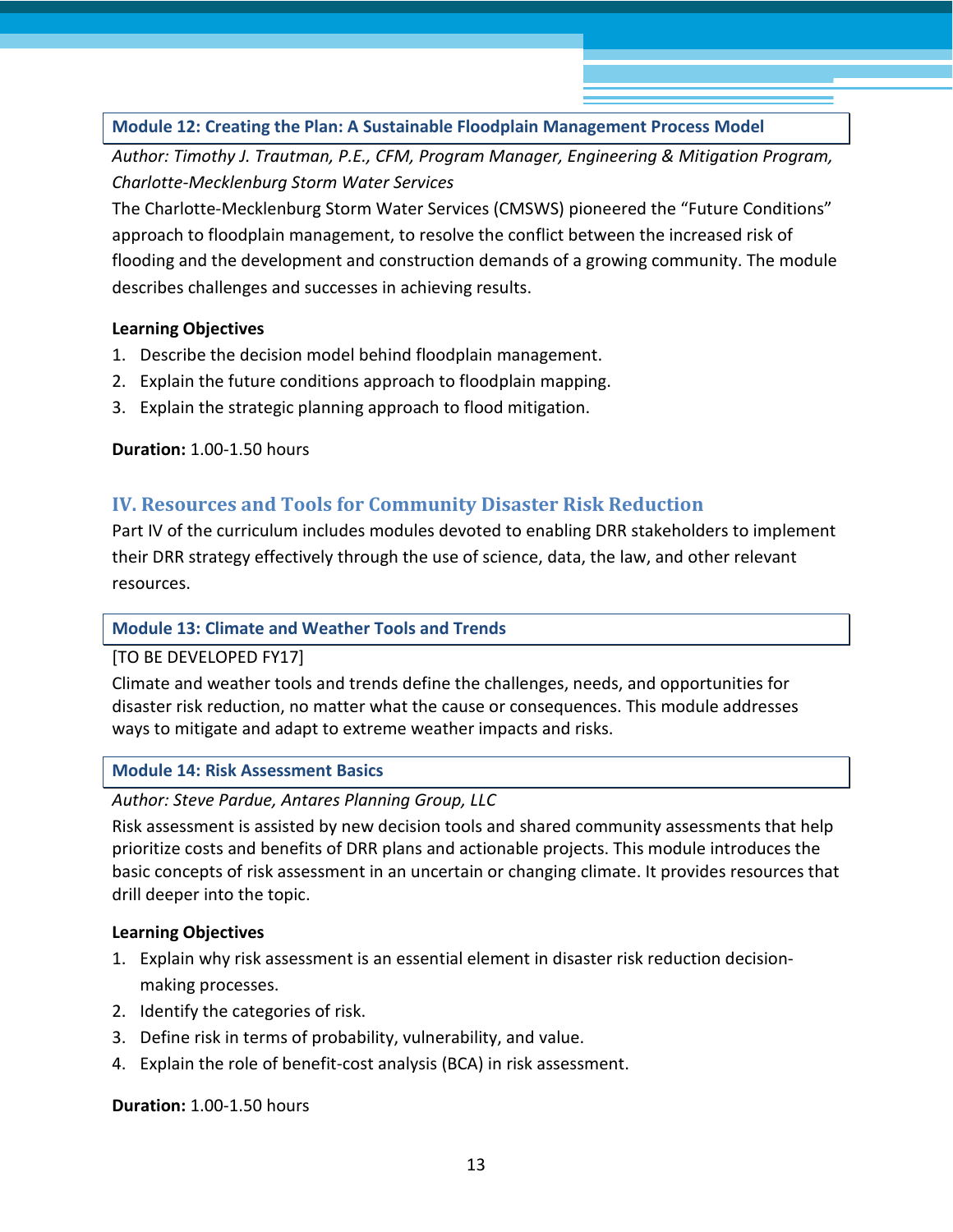### **Module 15: Legal and Policy Opportunities for Disaster Risk Reduction**

#### *Author: Edward Thomas, Esq., President, NHMA*

This module integrates engineering, planning, policy, and legal research into a fundamental message; safe development, climate adaptation, and hazard mitigation provide the most resilient path for the whole community. It provides a community development approach for hazard mitigation, floodplain management, water quality and resources, design, and construction. This module is designed to fit into the FEMA RiskMAP vision of using the National Flood Insurance Program (NFIP) as the basis of future planning and hazard mitigation.

#### **Learning Objectives**

- 1. State the ancient legal and equitable roots and concepts of safe or "do no harm" development decisions, including higher standards designed to protect the property and rights of everyone.
- 2. Explain how floodplain management, and other forms of regulation designed to prevent harm, generally avoid the "takings" issue.
- 3. Explain the evolving professional "Standard of Care."
- 4. Identify important legal concepts discussed in this module, such as Variances.

#### **Duration:** 1.5-2.0 hours

#### **Module 16: Linking Catastrophe Insurance to Disaster Risk Reduction**

*Author: Nicholas Lamparelli, Co-founder and Chief Underwriting Officer, reThought Insurance, Blogger & Podcaster at InsNerds.com*

This module describes the leading causes of catastrophe (CAT) losses globally, introduces the protection gap, and describes CAT models and new innovations that could solve the protection gap. The content is intended to provide community representatives with information that they can take away, evaluate, and implement in their own financial and economic practices to manage the risks in their communities.

#### **Learning Objectives**

- 1. State the leading causes of catastrophe (CAT) losses in the US and globally.
- 2. Define the "protection gap."
- 3. Describe the features of CAT models and why they are important.
- 4. Identify business models that could be implemented to solve the protection gap.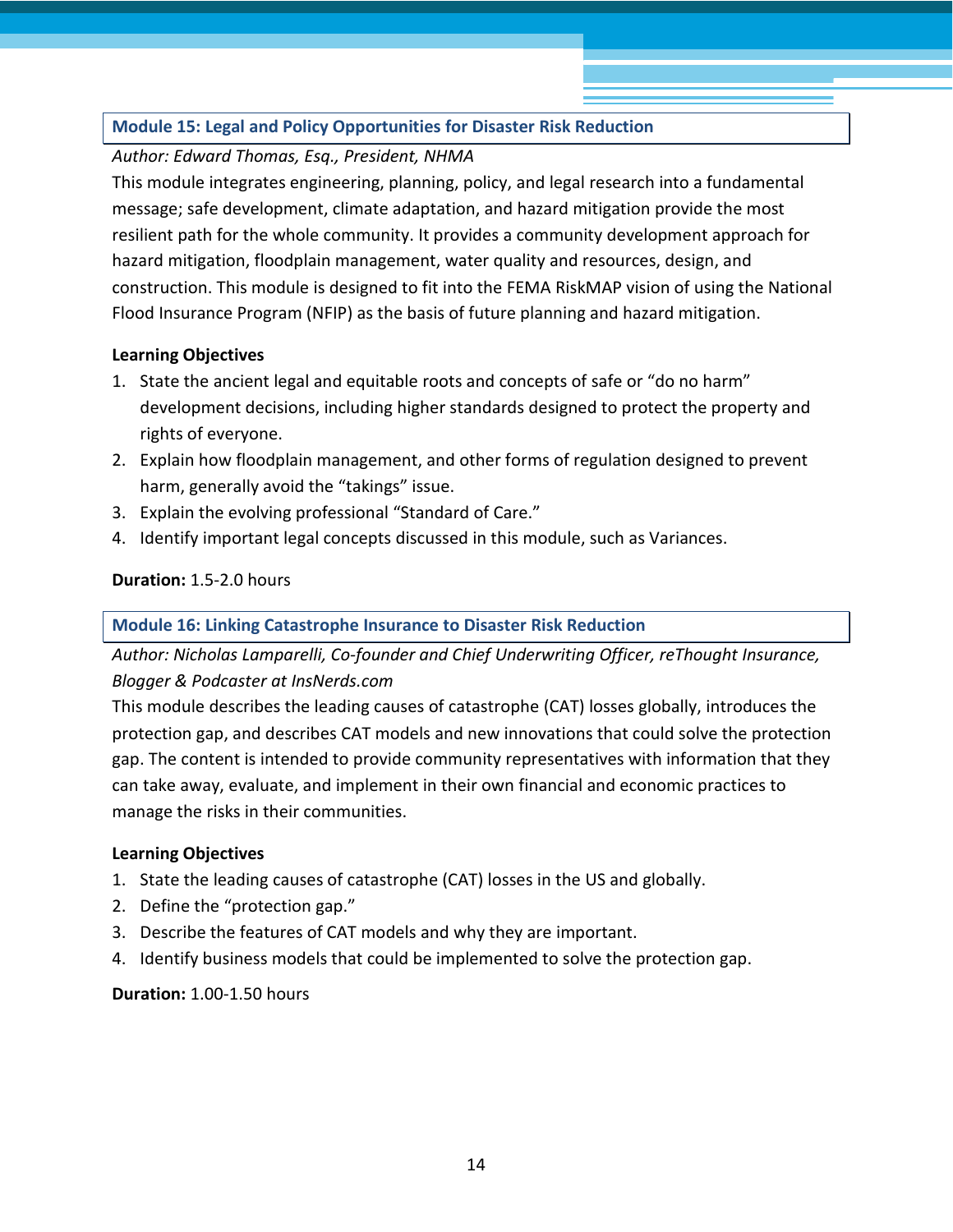# <span id="page-14-0"></span>**V. Resources for Hazard-Specific Disaster Risk Reduction**

Part V provides information and guidance to enable community leaders to more effectively reduce risk from specific hazards, using available tools, resources, and innovations.

#### **Module 17: Living with Water: Inland and Coastal Flooding**

#### [TO BE DEVELOPED FY 17]

"Living with Water" is an approach to coastal, riverine, and regional planning that manages water quality and quantity as a resource from sky to soil to sewer to saving to sea. These innovations address the combined risks of flood, drought, soil, and ecosystem losses, and the benefits of water and food security as a combined planning and project benefit in both inland and coastal communities.

# **Module 18: Design for Flood Resilience: Part I: Floodplain Management and Flood Resistant Design**

*Author: Don Watson, FAIA, CIP, EarthRise design*

This module identifies the direct and indirect risks associated with different types of flooding and reviews watersheds, floodplains, aquifers and floodways. It describes floodplain management and watershed management planning based on future conditions for disaster risk reduction, and provides examples of flood resistant design measures for buildings and infrastructure.

#### **Learning Objectives**

- 1. Identify the risks associated with different types of flooding.
- 2. Explain the advantages of watershed management based on future conditions.
- 3. Describe flood resistant design measures for buildings and infrastructure.

**Duration:** 1.00-1.50 hours

# **Module 19: Design for Flood Resilience: Part II: Green Infrastructure / Low Impact Development**

*Author: Michele Adams, P.E., Meliora Environmental Design*

This module defines measures to maintain and improve healthy inland waterways and floodplains and describes how green infrastructure reduces stormwater costs and flood risk.

## **Learning Objectives**

- 1. Describe how impervious surfaces alter the Hydrologic Cycle.
- 2. Identify design elements that are considered Low Impact Development or Green Infrastructure.